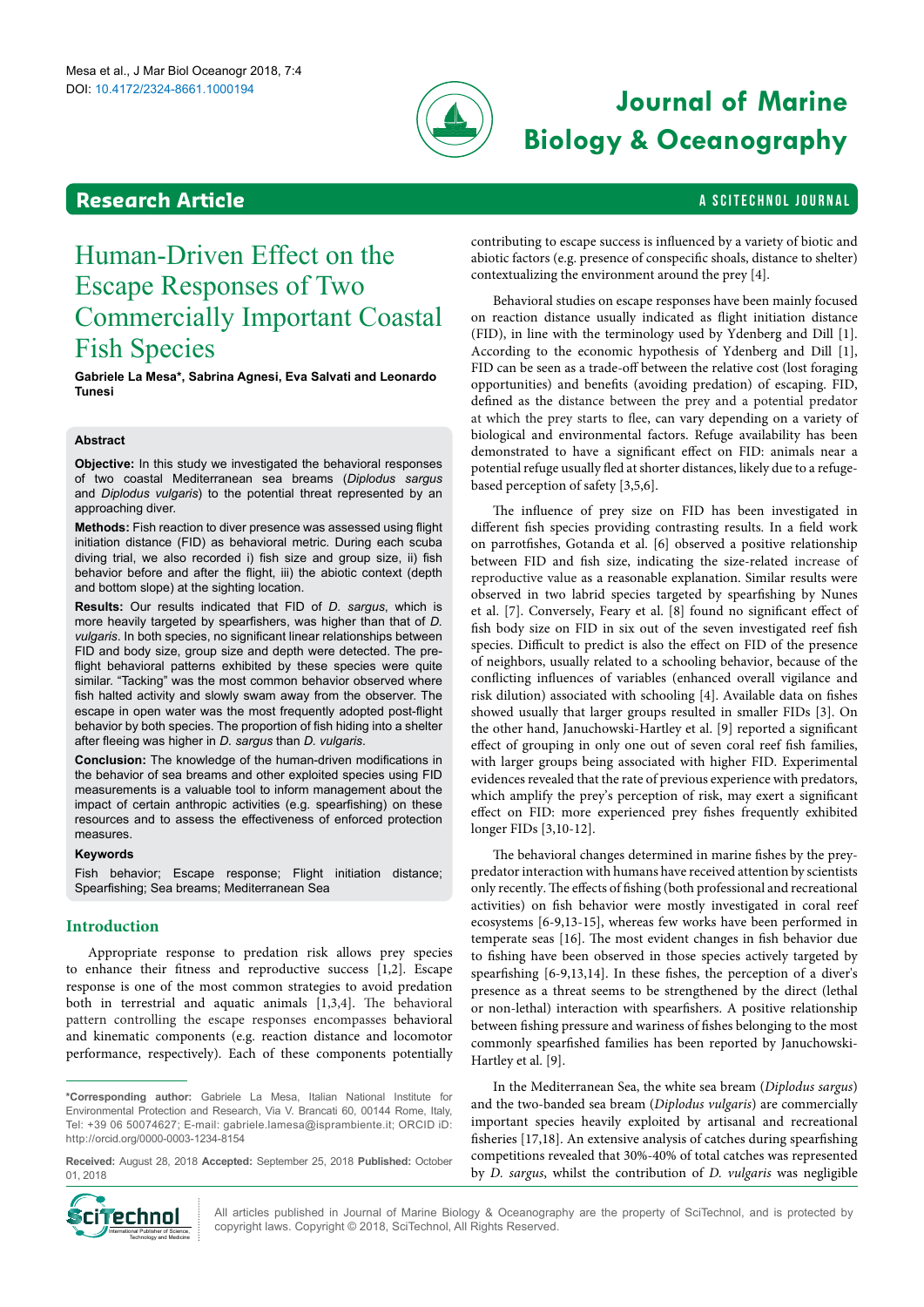#### *doi: 10.4172/2324-8661.1000194*

[19,20]. The two sea bream species are conversely very valuable targets for recreational spear fishers [19,21]. Due to their frequent occurrence also at shallow depth, both *D. sargus* and *D. vulgaris* are thus suitable species to evaluate the antipredator responses of fishes to human.

In this study, the behavioral responses to a threat represented by humans (e.g. an approaching diver) were investigated in two sea bream species, *D. sargus* and *D. vulgaris,* with similar habitat requirements. Specifically, we aimed to address the following research questions: 1) are there differences in FID, pre-flight and post-flight behavior between the investigated species? and 2) what are the effects of some biological and environmental factors, such as fish size, group size and depth on FID estimates?

#### **Materials and Methods**

#### **Study area**

The study area is located along the northeastern coast of Sardinia (Italy, Central Mediterranean) in the Strait of Bonifacio (Figure 1). This area is frequently exposed to sea waves (the prevailing winds blow from the NW direction) and characterized by high hydrodynamism. The stretch of coast between Capo Testa and Punta Falcone is characterized by shallow-water inlets and bays bordered by granitic rocky cliffs. The infralittoral rocky bottoms, covered by photophilic algae or characterized by the presence of large granite blocks, extend from the coastline to 15-20 m depth; below this depth

they are followed by soft seafloor (sand or gravel). The seagrass *Posidonia oceanica* forms large patches of meadows, from few meters to 35 m depth. Surveys were performed in June 2017 at two locations, namely Punta Contessa-Municca and Punta Falcone-Marmorata, which were comparable in terms of coastal geomorphology (both areas encompass a promontory and some small islets) and level of exploitation as fishing grounds. Moreover, these locations are placed within a coastal area of great interest due to its future establishment as marine protected area.

Different types of fishing activities, both professional (artisanal) and recreational (including line and spearfishing), are practiced along these coasts. The professional fishery sector operates all year round with fixed gears (nets, longlines, pots), whereas the number of recreational fishermen increases during summer months.

#### **Data collection**

The behavioral responses of sea breams to a potential threat were evaluated by the flight initiation distance or FID (i.e. the distance from a threat at which the fish begins to flee) using SCUBA diver's presence (a surrogate for a spearfisher) as stimulus for the escape reaction. The experimental trials were conducted using a minimum starting distance (i.e. the distance between the observer and the focal fish when the trial began) of 10 m, which we considered presumably greater than the FID of the target species. All trials were performed according to the following protocol. Once a suitable fish had been



Volume 7 • Issue 4 • 1000194 • Page 2 of 5 •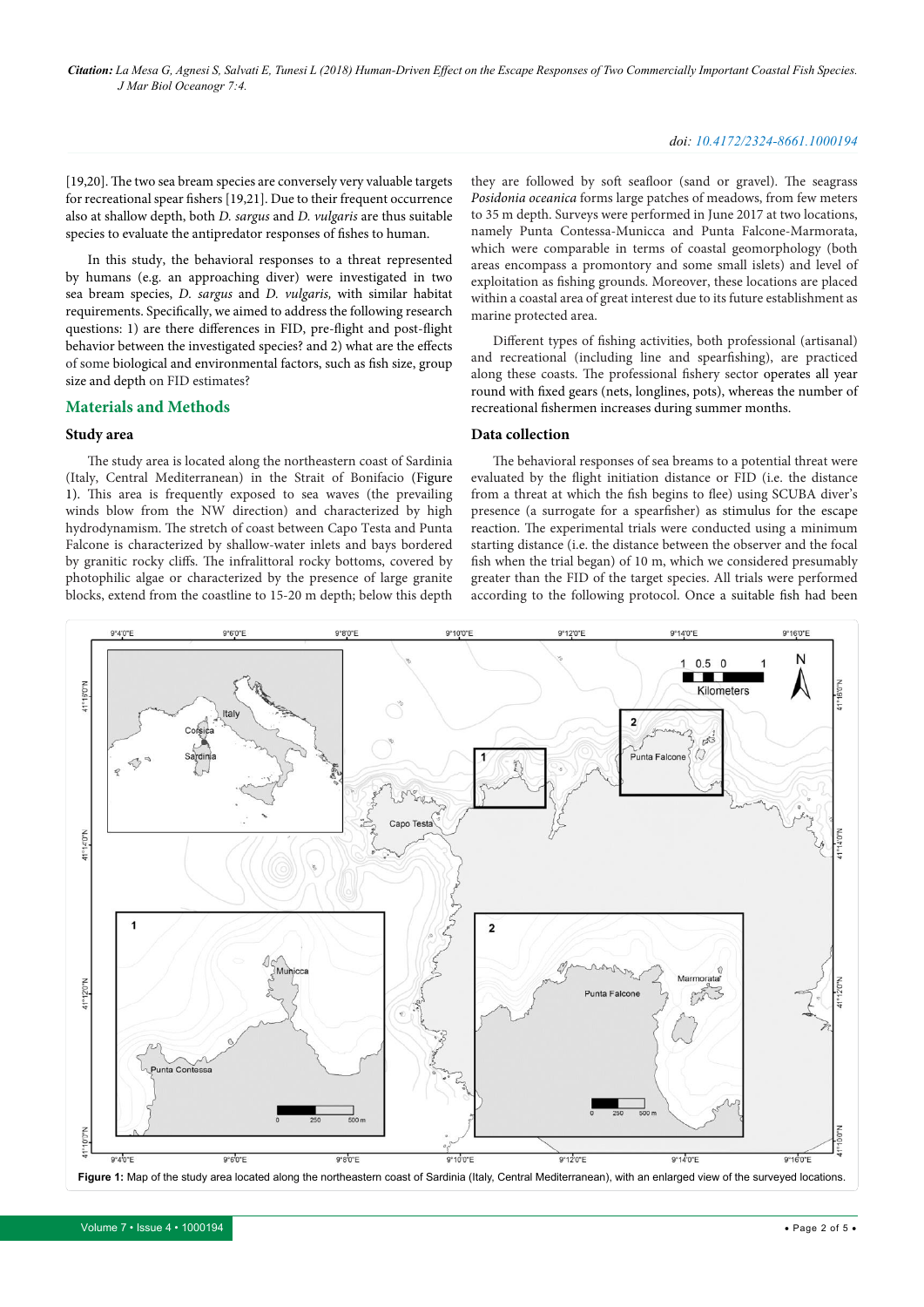sighted, the observer remained still for a short period (approximately 10 seconds), ensuring that the fish did not adopt specific behaviors related to predator-prey or competitive interaction, mating rituals or the defense of a territory. After this period, the observer swam at a steady speed (about 1 m/s) heading toward the target fish, maintaining the same depth as it. When the fish began the escape reaction, usually indicated by an increase in speed and a change in direction, the observer dropped a weighted marker on the bottom under his head [6]. A second marker was then dropped on the point where fish originally fled from. The distance (cm) between the two markers was then measured and recorded as FID.

During each individual trial, the following variables were also recorded: i) fish size (total length, TL) and group size (i.e. the number of conspecifics within a radius of 3 m from the focal fish), **i**i) fish behavior before the flight, using a set of predetermined behavioral categories (Table 1) [9,15], iii) fish behavior after the flight (i.e. whether they escaped into open water or hid into a shelter) [16] iv) the abiotic context at the location from which fish fled (depth and bottom slope). Only fishes greater than 10 centimeters (cm TL) were considered, because spearfishers usually do not target individuals under this size. All trials were carried out within 5-25 m depth range, between 10:00 am and 16:00 pm and with good sea-weather and underwater visibility conditions.

#### **Data analysis**

Univariate differences in FID between fish species and locations were tested by a two-way analysis of variance (ANOVA), according to an experimental design consisted of factor Species (2 levels, fixed) and Location (2 levels, fixed and crossed with Species). Prior to running ANOVAs, homogeneity of variances was tested by Levene's test and, whenever necessary, data were transformed and newly tested. If the assumption of homogeneity was not met, a setting of  $\alpha$ =0.01 was used to compensate for the increased likelihood of type 1 error [22]. The relationships between FID and three independent variables (fish size, group size and depth) were assessed using multiple regression analysis. Normal probability plots were examined to check whether the assumption of normality was violated and the residuals were plotted against the delete residuals to check for outliers. All statistical analyses were made using Statistica 7.1 (Statsoft).

#### **Results**

Fish behavior was recorded for 49 individuals of *D. sargus*, ranging in size between 10 and 35 cm TL (Mean=20.9, SE=0.8), and 70 individuals of *D. vulgaris*, with size between 11 and 30 cm TL (Mean=19.2, SE=0.6). The presence of conspecifics close to the focal individual was observed more frequently in *D. vulgaris* (80% of cases, with a variation in the number of fish between 1 and 10) than in *D. sargus* (43% of cases, with groups of 1-4 fish).

At both locations, the mean FID of *D. sargus* was greater than that observed in *D. vulgaris* (Figure 2). Comparison by ANOVA highlighted significant differences in FID between species, whereas

no significant effects of locations and the interaction factor (species  $\times$ location) were found (Table 2).

Results of multiple regression analysis indicated that in both species the relationships between FID and fish size, group size and bottom depth were very weak (Table 3). The regression models were not significant and the percentage of variation in FID totally accounted for by the investigated variables was negligible (14% and 3% for *D. sargus* and *D. vulgaris*, respectively).

The behavioral patterns before the escape reaction exhibited by the investigated species were quite similar ( $\chi^2$ =5.76, d.f.=6, p>0.05). The majority of fishes (>60%) stopped any activity, beginning slowly to turn and swim away from the observer, behavior that was defined as "tacking". In fewer cases, focal fish did not modify their behavior in the presence of the observer ("indifference") or changed position turning towards the observer or a shelter ("reorientation"). Even less frequently mixed behaviors were recorded, in which the "tacking" behavior was preceded by a phase of "indifference", "reorientation", "observation" or "approach" (Figure 3). Chi-squared test indicated significant differences in the post-flight behavior between *D. vulgaris* and *D. sargus* ( $\chi^2$ =9.16, d.f.=1, p<0.01). After the flight both species largely preferred to escape into open water (96% and 78% of *D. vulgaris* and *D. sargus*, respectively) rather than into a shelter (4% and 22% of *D. vulgaris* and *D. sargus*, respectively). However, the number of fish hiding into a refuge was in *D. sargus* higher and in *D. vulgaris* lower than expected.

#### **Discussion**

In the present work, differences in the behavioral responses of two sea bream species (both actively targeted by spearfishing) to a potential threat, represented by a diver presence, were tested for the first time using FID, taking also into account some characteristics of pre-flight and post-flight behavior. Several studies, mainly conducted in coral reef ecosystems, have clearly shown how anthropogenic disturbance related to fishing activities can drastically alter the behavior of heavily target species [6-9,13,14]. Such behavioral changes may concern the use of the habitat (e.g. the displacement of larger specimens at deeper,



**Table 1:** Summary of pre-flight behavioral categories.

| Category      | <b>Description</b>                                                                                                                          |
|---------------|---------------------------------------------------------------------------------------------------------------------------------------------|
| Approaching   | Fish moves toward and inspects the observer                                                                                                 |
| Indifference  | Fish behavior does not change in the presence of the observer                                                                               |
| Reorientation | Fish changes position reorientating towards the observer or a shelter                                                                       |
| Tacking       | Fish stops current activity and slowly starts swimming away from (but not faster than him) the observer in a tacking (side to side) pattern |
| Watching      | Fish either stops any activity and turns toward the observer or remains still watching the observer                                         |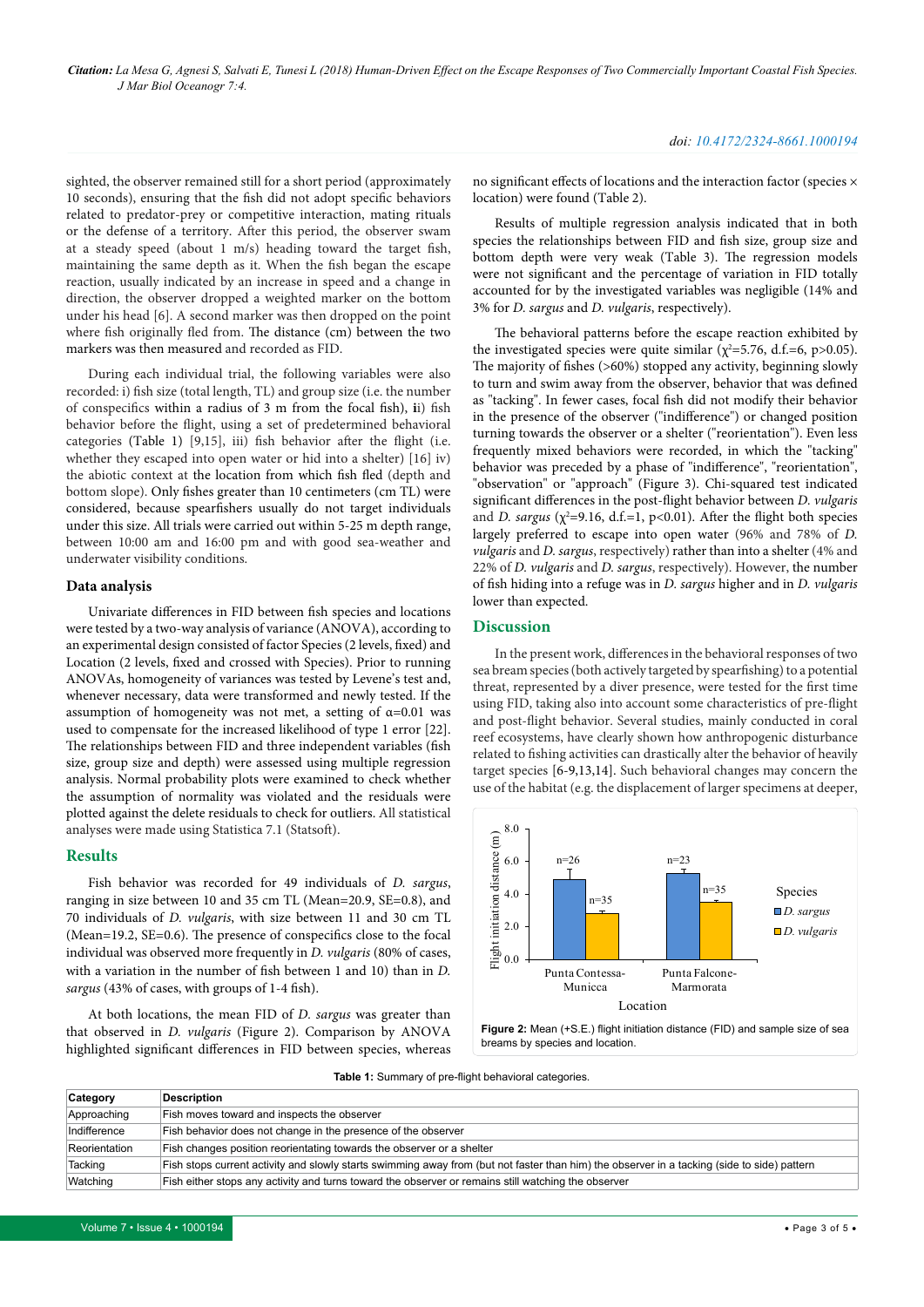#### *doi: 10.4172/2324-8661.1000194*

less accessible, sea bottoms) and/or lead to an increase of wariness of fishes towards humans [9,15,16,23].

Our results revealed a clear difference in FID between the investigated sea breams: *D. vulgaris* allowed the observer to approach themselves at a significantly shorter distance than *D. sargus*, hence displaying a less wary behavior. Moreover, this pattern was consistent across locations. In agreement with our outcomes, Guidetti et al. [16] observed that the percentage of individuals displaying a negative reaction in the presence of divers was higher in *D. sargus* (80%) than *D. vulgaris* (70%). The observed interspecific difference in wariness could be due to different spearfishing pressure. It has been experimentally demonstrated that the frequency of experiences with predators can significantly influence the anti-predator responses of preys through mechanisms of individual learning and social communication [3,24]. A number of investigations indicated that the escape reaction in more experienced prey fishes was usually characterized by longer FIDs [3,10-12]. On the other hand, if the less-wary fish are selectively harvested by fishing activities, the remaining populations will be mainly composed by individuals with a high degree of wariness. Unfortunately, the hypothesis of a different pressure from spearfishing on *D. sargus* and *D. vulgaris* in the investigated area could not be tested, because catch data on these species were not available. Nevertheless, some studies focused on this topic and carried out in other Mediterranean areas indicated that *D. sargus* was among the most frequent preys of spearfishers,

**Table 2:** Results of analysis of variance used to test for differences in the flight initiation distance (FID) of sea breams between species and locations.

| <b>Effect</b> | df  | МS     |           |  |
|---------------|-----|--------|-----------|--|
| Species (S)   |     | 106.63 | 28.95***  |  |
| Location (L)  |     | 9.02   | 2.45 ns   |  |
| $S \times L$  |     | 0.87   | $0.24$ ns |  |
| Error         | 115 | 3.68   |           |  |

\*\*\*P<0.001; ns: Non-significant (P>0.05)



**Figure 3:** Relative frequency of pre-flight behaviors (APP: Approaching; TAC: Tacking; IND: Indifference; WAT: Watching; REO: Reorientation) observed in the two sea bream species.

especially during competitions, whereas the occurrence of *D. vulgaris* was almost negligible [19]. As suggested by the author, catch data from spearfishing competitions may be biased by the lack of interest of participants in those species, such as the two-banded sea bream, which seldom are large enough to meet the required weight limits.

An increase, often significant, in FID with increasing size of individuals has been observed in different fish species [6,7,9,15;25]. Conversely, no significant relationship between sea bream FID and body size was detected in the present work. This result may be due to the scarcity in the investigated samples of large-sized individuals (>25 cm), namely those preferentially targeted by spearfishers and, thus, more inclined to escape from an approaching diver. The lack of body size-related effect on FID in six out of seven reef fish species targeted by artisanal fishers of Papua New Guinea has been similarly addressed to an insufficient range of fish body sizes [8]. To explain the absence of a significant increase of FID with fish body size, we could alternatively hypothesize that in the study area also individuals of smaller size were subjected to intense spearfishing pressure.

The presence of conspecifics around the focal fish has proved to be ineffective on their FID as well. Previous results on the relationship between group size and fish FID are controversial and largely taxonor species-specific [3]. For instance, Januchowski-Hartley et al. [9] observed a significant effect of grouping in only one out of seven investigated families of coral reef fish. The absence of changes in the FID of sea breams mediated by the presence of conspecifics may depend on the small size of the groups observed, generally composed by no more than 3-4 individuals. This number may have been insufficient to induce in focal fish an increase perception of safety when aggregated through, for example, an encounter-dilution effect, which has been observed in species with a more marked shoaling behavior [26].

Behavior of sea breams before the flight was sometimes better described using more than one of the six behavioral categories conceived by previous authors [15]. The low frequency of the more confident behaviors ("indifference" and "approaching") observed in both species and the scarcity of large-sizes individuals as well are consistent with a situation of strong spearfishing pressure. Our results concerning the behavior of sea breams after the escape reaction largely confirm those previously reported by Guidetti et al. [16]. The escape in open water was the most frequently adopted behavior by both species. Less frequently, sea breams reacted to diver presence moving into a shelter, even though this behavior was more frequently recorded in *D. sargus* compared to *D. vulgaris*.

#### **Conclusion**

In conclusion, our results indicate that sympatric species with similar phylogenetic and ecological characteristics may react to human disturbance through different behavioral patterns. The improvement in the knowledge of the effects, still poorly investigated, that the interaction with humans exert on behavior of prey fishes

Table 3: Multiple regression results for the effects of fish body size, group size and bottom depth on flight initiation distance (FID) of the two sea bream species.

| <b>Species</b>    | <b>Regression model</b> |      |        | Contribution to total r <sup>2</sup> and regression coefficient (in<br>parentheses) |           |                   |           |
|-------------------|-------------------------|------|--------|-------------------------------------------------------------------------------------|-----------|-------------------|-----------|
|                   | df                      |      |        |                                                                                     | Fish size | <b>Group size</b> | Depth     |
| Diplodus sargus   | 3.45                    | 2.49 | < 0.07 | 0.14                                                                                | 0.04      | 0.01              | 0.09      |
|                   |                         |      |        |                                                                                     | (0.14)    | (0.16)            | $(-0.20)$ |
| Diplodus vulgaris | 3.66                    | 0.67 | < 0.57 | 0.03                                                                                | 0.01      | 0.01              | 0.01      |
|                   |                         |      |        |                                                                                     | (0.03)    | (0.06)            | (0.02)    |